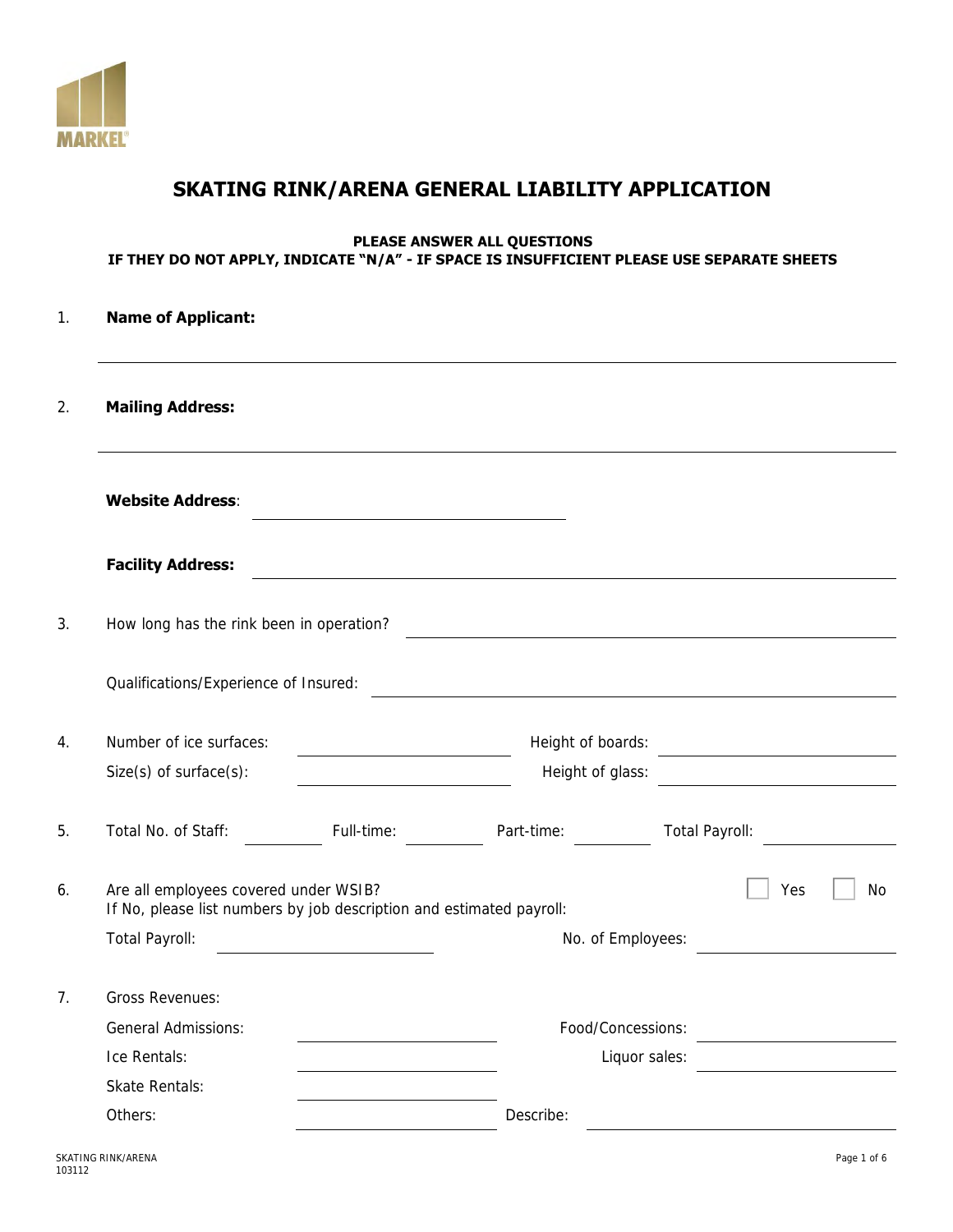| 8.  |    | Are independent contractors used for any operations?<br>If so, please specify receipts and activity:                                         | Yes | No.       |
|-----|----|----------------------------------------------------------------------------------------------------------------------------------------------|-----|-----------|
|     |    |                                                                                                                                              |     |           |
|     |    | Is proof of insurance obtained from contractor?<br>If No, please explain:                                                                    | Yes | No        |
|     |    | If Yes, please provide what limits they are required to provide:                                                                             |     |           |
| 9.  |    | Is any Liability assumed under contract?<br>If Yes, provide details and a copy of the contract:                                              | Yes | No.       |
| 10. |    | Is operation open year-round or seasonal?                                                                                                    |     |           |
|     |    | Hours and Days of Operation:                                                                                                                 |     |           |
| 11. |    | Open Skate: Number of Employees on Duty:                                                                                                     |     |           |
|     |    | Is there an "on-ice" supervisor at all times?                                                                                                | Yes | No        |
| 12. |    | Are rink/arena rules posted and enforced at all times?                                                                                       | Yes | No.       |
| 13. | a) | Do any hockey leagues or teams use the facility?                                                                                             | Yes | No        |
|     | b) | Are all teams/leagues required to provide a certificate of insurance that includes<br>injury to participants?<br>If Yes, please attach copy. | Yes | No        |
|     |    | If No, is team/league to be added to this coverage?                                                                                          | Yes | No        |
|     |    | Total number of teams:<br>Total number of players:                                                                                           |     |           |
|     |    | Are waivers signed by all players? (or by parent/guardian of underage)<br>If Yes, please attach copy.                                        | Yes | <b>No</b> |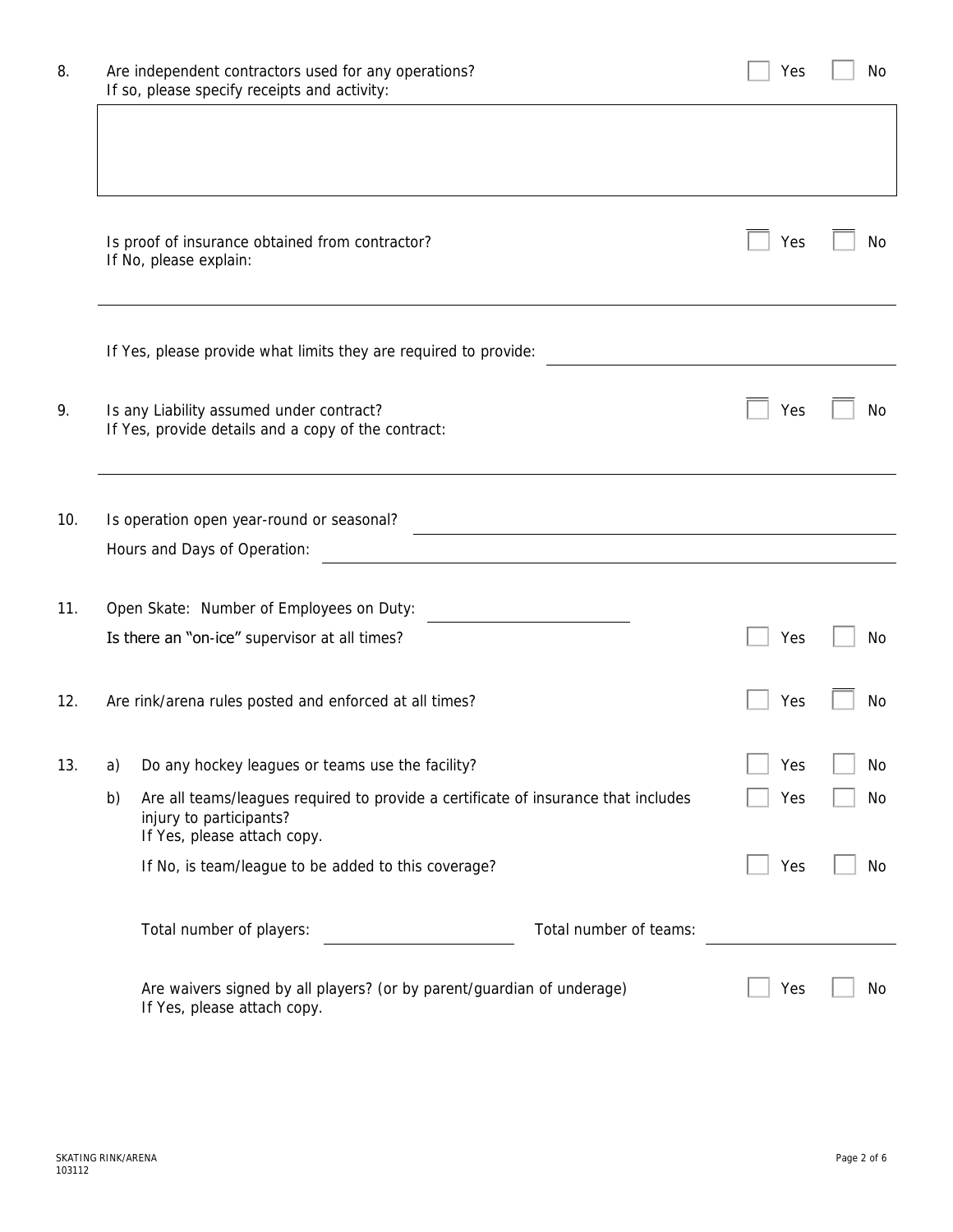| If Yes, please provide details and copy of rental agreement, if any:                          | Is facility used or rented out for any purpose other than hockey or figure skating? | Yes |  |
|-----------------------------------------------------------------------------------------------|-------------------------------------------------------------------------------------|-----|--|
| Is there a specific area licensed for the service of alcohol?                                 |                                                                                     | Yes |  |
| Who operates the lounge?                                                                      |                                                                                     |     |  |
| If independently operated, is proof of insurance requested from operator?                     |                                                                                     | Yes |  |
| What limit of liability is requested from operator?                                           |                                                                                     |     |  |
| Are all servers required to take a server training course?                                    |                                                                                     | Yes |  |
| Do you have a written Emergency Evacuation procedure?                                         |                                                                                     | Yes |  |
| Do premises comply with all Fire Department and Safety Regulations?<br>If No, please explain: |                                                                                     | Yes |  |
| What is the construction and age of building?                                                 |                                                                                     |     |  |
| Are rubber mats used throughout facility?                                                     |                                                                                     | Yes |  |
| Is the ice surface ever removed or covered for other activities?                              |                                                                                     | Yes |  |
| Is ice surface inspected prior to any usage?                                                  |                                                                                     | Yes |  |
| Is ice resurfaced or cleaned with a zamboni machine?                                          |                                                                                     | Yes |  |
| Is operator trained in its proper use?                                                        |                                                                                     | Yes |  |
| Is spectator seating provided?<br>Is it permanent or temporary?                               |                                                                                     | Yes |  |
| What is the seating capacity?                                                                 | What is the type/construction?                                                      |     |  |
| Do you have parking facilities?<br>Number of Spaces:                                          |                                                                                     | Yes |  |

14. Does team/league organize any tournaments or other competitions or exhibitions? If Yes, please provide full details (i.e. number, type, duration, estimated number of participants, etc.):

| Yρς |  | Nο |
|-----|--|----|
|-----|--|----|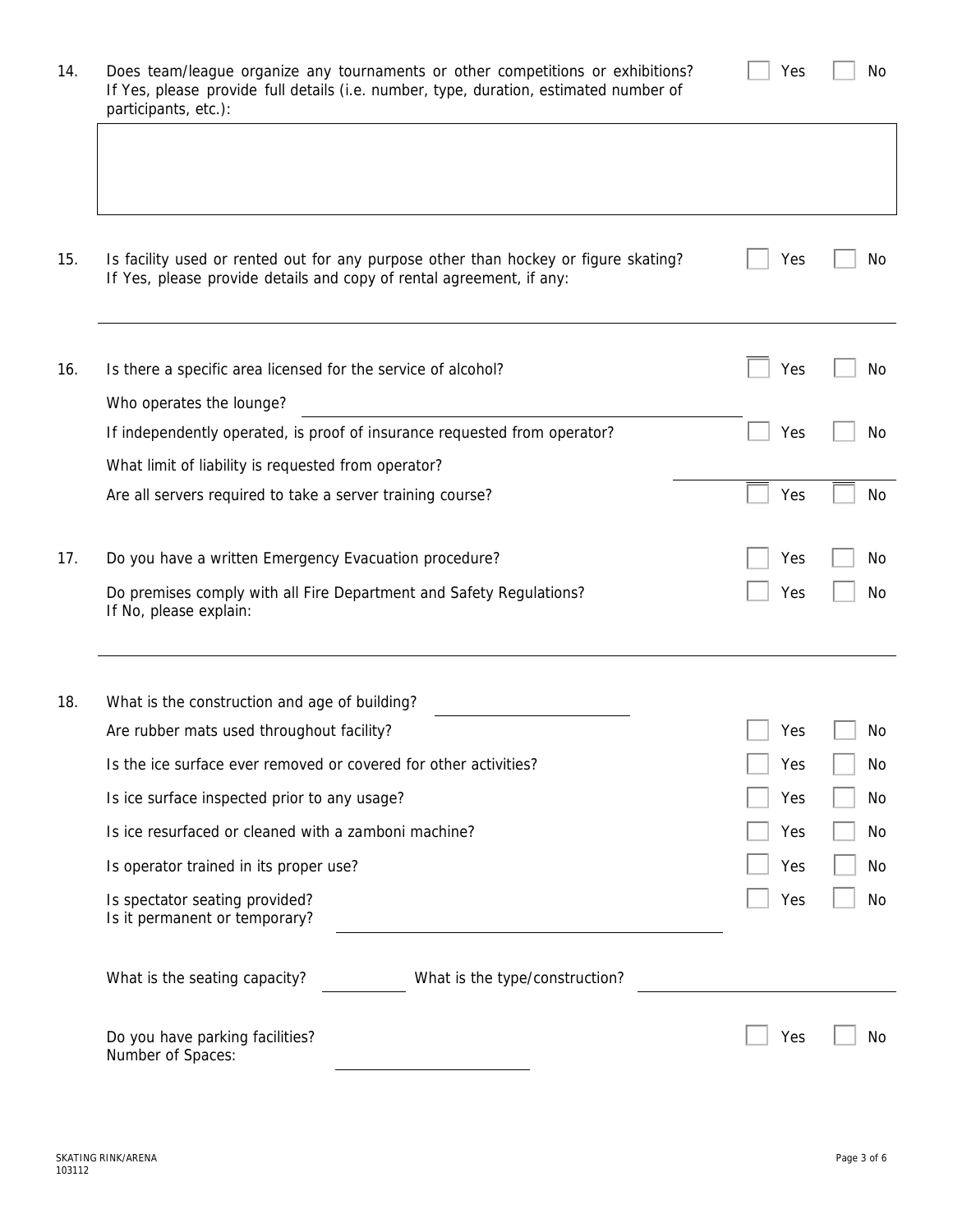|     | Who is responsible for repairs/maintenance?                                      |     |           |
|-----|----------------------------------------------------------------------------------|-----|-----------|
|     | Who is responsible for snow removal?                                             |     |           |
|     | If independent contractor, is proof of insurance obtained?                       | Yes | No        |
|     | What limit of liability?                                                         |     |           |
| 19. | Is a First Aid Station provided?                                                 | Yes | No        |
|     | Who staffs the station? Full time?                                               |     |           |
|     | Qualifications, training?                                                        |     |           |
| 20. | Who handles disturbances/fights/ejections/crowd control?                         |     |           |
|     | Is security officer or loss prevention engineer employed?                        |     |           |
| 21. | Does applicant presently carry insurance?<br>If Yes, who is the present insurer: | Yes | No        |
|     | Premium:                                                                         |     |           |
|     | Is the present insurance Claims Made?<br>If Yes, state retro date:               | Yes | <b>No</b> |
|     | Are they willing to renew?<br>If No, please explain:                             | Yes | No        |
|     | Does the policy cover all operations of the Insured?<br>If No, please describe:  | Yes | No        |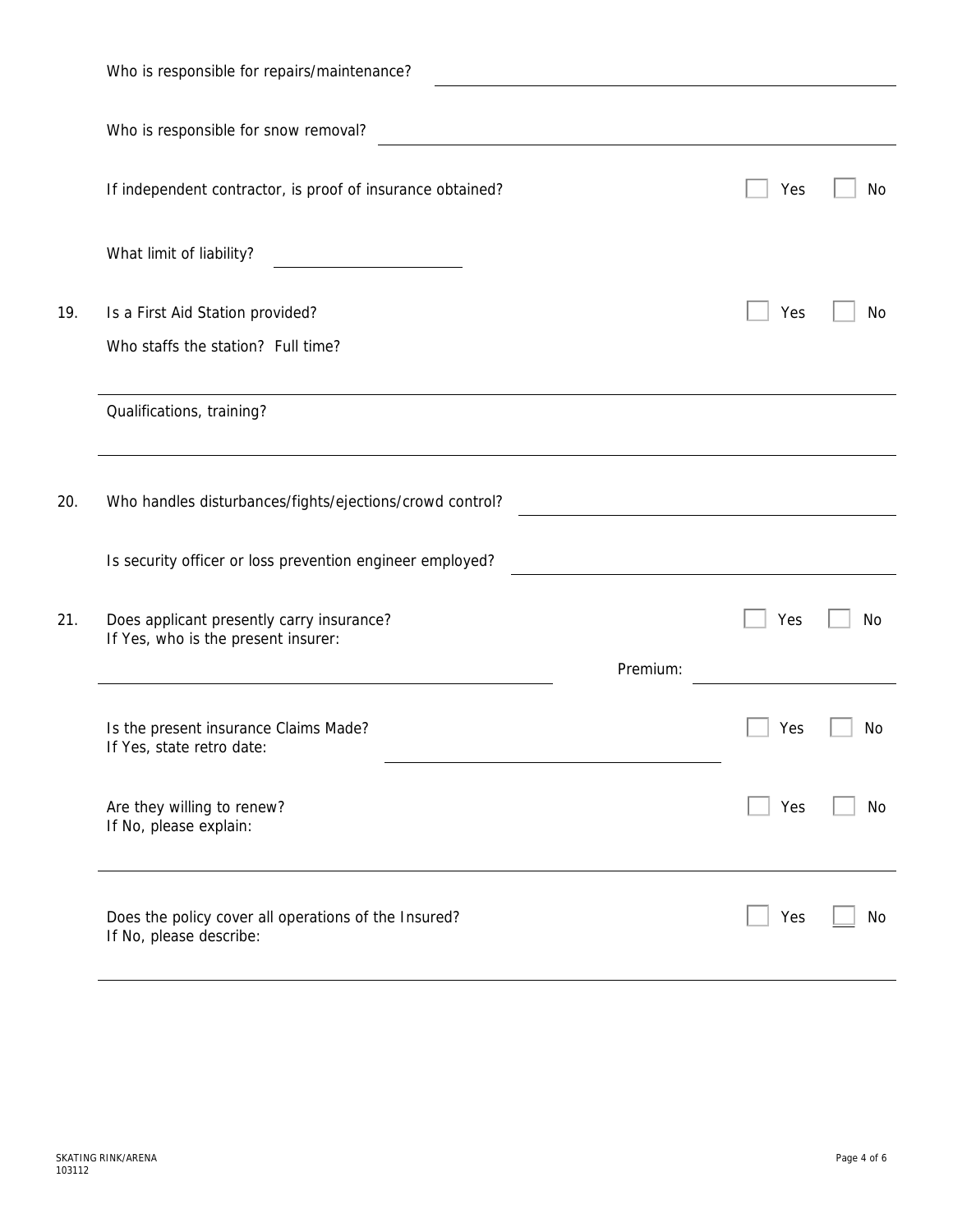### 22. **Claims History:**

Include total costs from ground up for each claim, including defense costs and deductible. Include loss experience of companies which have been taken over or merged with your company.

|                              | <b>Describe Occurrence</b><br><b>And Injury or Damage</b>                    | <b>AMOUNT</b>  |      |                 |                   |               |
|------------------------------|------------------------------------------------------------------------------|----------------|------|-----------------|-------------------|---------------|
| Date of<br><b>Occurrence</b> |                                                                              | <b>Reserve</b> | Paid | <b>Expenses</b> | <b>Deductible</b> | <b>Status</b> |
|                              |                                                                              |                |      |                 |                   |               |
|                              |                                                                              |                |      |                 |                   |               |
|                              |                                                                              |                |      |                 |                   |               |
|                              |                                                                              |                |      |                 |                   |               |
| If Yes, give details:        | Are you aware of any other incidents which may result in claims against you? |                |      |                 | Yes               | No.           |

#### 23. **Non-Owned Automobile**

Number of employees using their automobile on company business:

| Regularly                                                     | Occasionally |  |
|---------------------------------------------------------------|--------------|--|
| Estimated annual cost of hired automobiles:                   |              |  |
| Estimated annual cost of automobiles operated under contract: |              |  |
| (Please provide details):                                     |              |  |
|                                                               |              |  |
|                                                               |              |  |

24. Please indicate limit(s) of liability required:

This application does not bind the Applicant or the Company to complete this insurance but it is agreed that the information contained herein shall be the basis of the contract should a policy be issued.

It is mutually agreed between the Company and the Applicant that any inspection of premises, operations or any matter pertaining to insurance afforded by the Company, is made for the use and benefit of the Company only and is not to be relied upon by the Applicant in any respect.